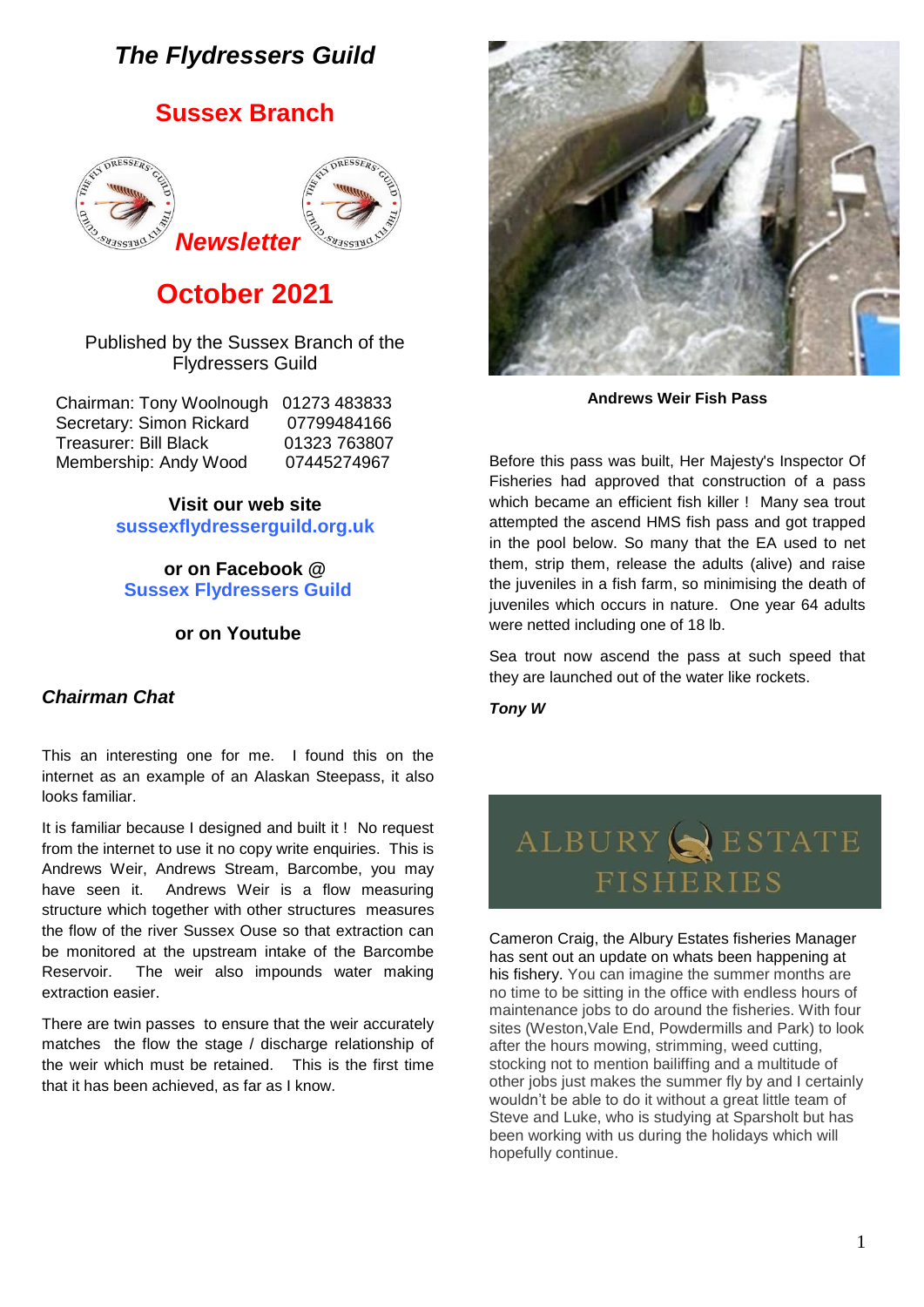#### **Winter Season**

We have had lots of people asking about the winter season rod and am glad to say that this is now available to [purchase online](https://click.icptrack.com/icp/relay.php?r=40948008&msgid=373196&act=OC9Z&c=1300026&destination=https%3A%2F%2Falburyestatefisheries.co.uk%2Fproduct%2Fwinter-membership-oct-march-2021%2F%3Futm_source%3DiContact%26utm_medium%3Demail%26utm_campaign%3Dalbury-estate-fisheries%26utm_content%3DSeptember%2Bnewsletter&cf=19844&v=0be37d3e09d936492bd5b50f4a99f23c1545fe4d8ac6b646df28dc6024f4053d) at £125, the same cost as last season. Winter season membership offers fishing from October 1st 2021 to end of March 2022 and gives you unlimited access to all fisheries (excluding the Park Syndicate). During this period we will see the best fishing when the trout are at their most active. This is also a time when we are able to stock some other trout species like the Spartic trout and Arctic char that need the lower water temperatures. Season rods can also buy fish tokens in larger multiples to make further savings.

#### **Events and Other News**

As we approach autumn and winter we will be looking to start up our Albury Fishing club events which in the past has included some fantastic talks from Peter Cockwill and Charles Jardine. Our First event will be our annual away day grayling fishing trip to the Lower Itchen fishery in October which due to COVID we could not run last year. I am just awaiting confirmation on availability and will publish the confirmed date on the website as soon as I know but it will be a midweek day. Anyone interested please email me to put your name down. I will also be putting out dates for some talks by guest speakers which will take place in the new fishing lodge. Cameron's email is info@alburyestatefisheries.co.uk

# **A Date for your Diary**

The long delayed "Spring Auction 2020" will now take place on **Saturday 5th March 2022**. We have a new venue at Hurstpierpoint Village Centre and hope the **weekend** timing (probable start time around 12.30) will help swell the attendance. Watch this space for confirmed details and catalogue etc.

## **Sussex FDG Forthcoming Events**

#### **Trophy Day 24October 2021**

**Christmas Competition 5th December 2021**  Both of these events to held at Brick Farm. Contact Peter Winder for more information .

# **New Year Bash 28th December 2021**

This event has had to be cancelled.



# **Beyond Belief.**

Having gone fishing in mid-August I was not expecting too much of Bricks but we can't all be choosy about the days we can go and my last abortive carp on the fly afternoon had seen me manage a couple from this venue when I switched . Again I had to go in the afternoon, so missed the opportunity of an early morning start (it's open from 5.00 am!) which was more likely to produce , however, I thought I might be able to catch in the evening.

On arrival some who were just off said the morning session had been OK but the next 3 hours saw me ringing the changes and moving locations with only two missed takes ,one to buzzers and the other on a fast intermediate with an Amber Apps Worm, which had produced in the last session.

On both Brick and Spring lakes I had seen several fish charging around and leaping out of the water but put this down the "heat stress" and did little to target them. However, having exhausted my ideas I thought why not give dries a go. I moved to the windward side of Spring which, whilst more difficult to cast from, I have found more productive in the past. I changed the point buzzer to a detached body Daddy (enter Alan Middleton's deer hair model) and bang – a hit first cast. Of course I mis-timed the strike but after removing one of the buzzer droppers to aid floatation I was soon into a fish and managed to manoeuvre it back to where I had left the net. Great- blank broken.

It now became apparent that whatever they were actually eating,(difficult to see in the gathering gloom) these fish would willingly take a Daddy in the riffle. I removed the remaining buzzer and replaced it with another Daddy and followed what had now become a full on evening rise up and down the bank. Having been fishless for so long, a somewhat panicky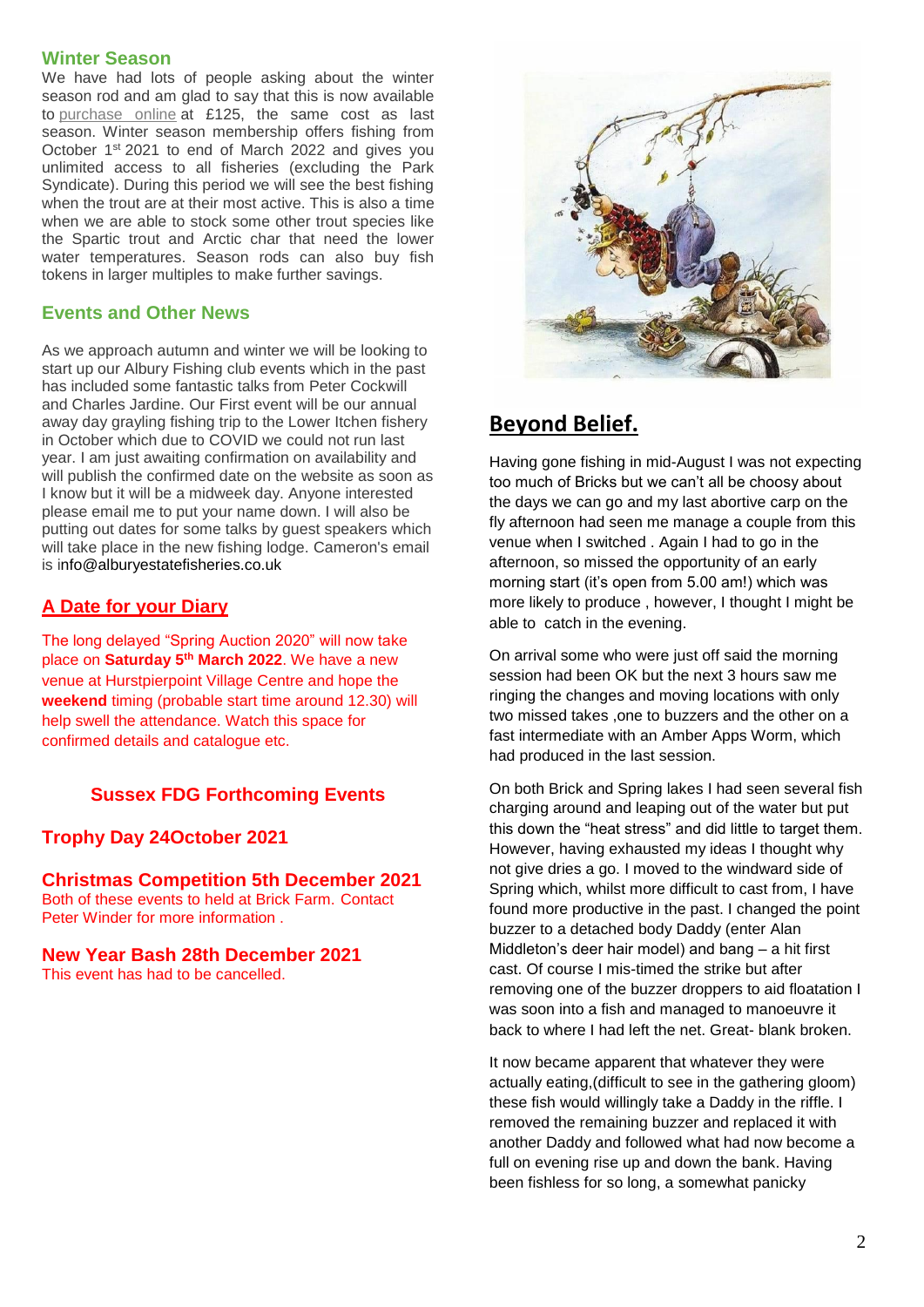approach led to some interesting "parking places" for flies as I dealt (or didn't) with casting quickly into the wind:



This will not surprise those of you who have witnessed my messy style (or lack of it) at first hand. The American phrase "klutz" comes to mind. Thankfully the fish seemed to be equally fond of the Foam Body Daddy I used as a replacement and within a half hour I had my 3 fish and some great fun along the way. So perhaps I should have *believed* the evidence of surface activity in front of me earlier in the day, though I do think the evening rise was a major factor & could guide your arrival at a fishery if you are venturing out soon. Hopefully the "Daddy season" is now upon us, as it really can be exciting stufflet's hope it extends to the Charity Pairs on Bewl in September.

**AW**

# **Falkenvil Folly.**

In one of my previous pieces, I mentioned my "klutz like" tendencies as an angler and my first carp catch of the year was a case in point. Having had to abandon my last visit to Falkenvil through windy conditions and sodden ground, the elements were kinder on 15<sup>th</sup> September, with dry ground and very little breeze. There were also few anglers on the match section so I could choose a swim near the gate which is much more sheltered, so

your free dog biscuit offerings don't end up benefiting your neighbours more than you.

So having sent out some freebies, after a few missed takes I struck into a reasonable fish only to find my 2 piece rod in 2 pieces. In my haste to get fishing I had not pushed the ferrules together well enough! Klutz! There followed a comical episode of me trying to bring the fish in at the same time as trying to reach the upper rod section and put the two sections together. Amazingly I managed it somehow and the patient carp at the other end was finally landed and retuned unharmed.

The rest of the day was quite successful- I managed 6 carp altogether and lost one I think was in double figures. The low numbers of anglers meant I could wander about a bit. This seems to work as you can give fish that are becoming a bit wary a rest and "new fish" seem more confident in their takes, particularly if the swim is well away from others. The fish all seemed to be in good nick- as shown by the one below.



It was interesting to watch how "fly wise" carp become with fish nosing at offerings to test their consistency and the speed of rejection from the mouth can be staggeringly fast. I know I have to work harder at getting the balance of size and density of my deer hair offerings better, so the fly sits in the water more like a biscuit & pulls under more like one. Mind you I did take 2 fish on cork imitations when they seemed to be becoming too "educated" about the deer hair ones. I know this is not "real" *fly* fishing but it is great fun and you certainly get an upper body work out from these powerful fish. Also, let's face it, if you have a tricky session, at £10 a day you don't feel so aggrieved.